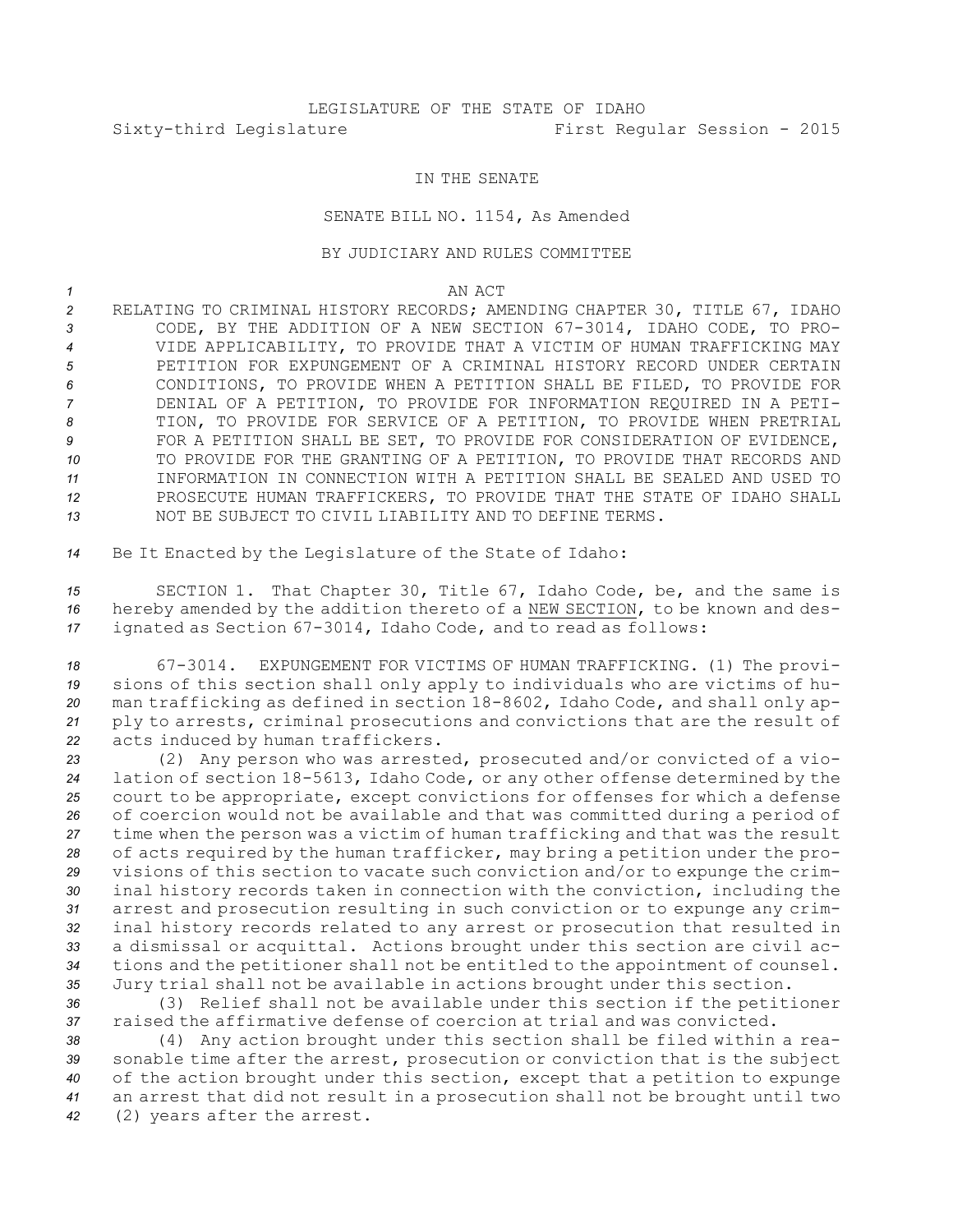(5) If an action is filed under this section while <sup>a</sup> criminal case against the petitioner is pending and the charges in the criminal case are the same as the ones sought to be expunged or vacated in the action under this section, then the petition under this section shall be dismissed without prejudice.

*<sup>6</sup>* (6) The petition filed in this action shall:

*<sup>7</sup>* (a) Identify the petitioner, the case number and court in which any con-*<sup>8</sup>* viction or prosecution resulting in acquittal or dismissal occurred, 9 the date and place of arrest and the agency that performed any arrest;

 (b) Include <sup>a</sup> short, plain statement under oath of the facts demon- strating that the petitioner is entitled to relief under the provisions of this section, including the identity of the human trafficker to the best of the petitioner's knowledge; the approximate date, place and manner in which the petitioner became <sup>a</sup> victim of human trafficking; the petitioner's age at the time the petitioner became <sup>a</sup> victim of human trafficking; and how the petitioner became involved in the activities resulting in the arrest, prosecution and/or conviction; and

*<sup>18</sup>* (c) Include <sup>a</sup> request for an order vacating the conviction and/or to ex-19 punge the criminal history records taken in connection with the arrest, *<sup>20</sup>* conviction or prosecution.

 (7) If the petition is in regard to <sup>a</sup> prosecution resulting in acquittal or dismissal or <sup>a</sup> prosecution resulting in <sup>a</sup> conviction, then the petitioner shall serve <sup>a</sup> copy of the petition on the prosecuting attorney's office that handled such prosecution. If the petition is in regard to an arrest that did not result in <sup>a</sup> prosecution, then the petitioner shall serve <sup>a</sup> copy of the pe- tition on the police agency that effected the arrest. If such prosecuting attorney or police agency desires to contest the action under this section, an answer shall be filed in accordance with the Idaho rules of civil proce-*29* dure.

*<sup>30</sup>* (8) The pretrial in any action under this section shall be set not later *<sup>31</sup>* than sixty (60) days after the petition is served.

 (9) Evidence documenting the person's status as <sup>a</sup> victim of human traf- ficking at the time of the offense from <sup>a</sup> federal, state or local governmen- tal agency shall create <sup>a</sup> rebuttable presumption that the person was <sup>a</sup> victim of human trafficking at the time of the offense but shall not be required to obtain relief under this section.

 (10) If the court finds that the petitioner has demonstrated by <sup>a</sup> pre- ponderance of the evidence that the petitioner's participation in the activ- ities that resulted in the arrest, prosecution and/or conviction, that is the subject of the petition, occurred during <sup>a</sup> period of time when the peti- tioner was <sup>a</sup> victim of human trafficking and that the petitioner's partic- ipation in the activities that resulted in the arrest, prosecution and/or conviction was the result of acts required by the human trafficker, then the court shall vacate the conviction, if any, and order that the criminal his- tory records taken in connection with the arrest, prosecution and conviction be expunged. The court shall send notice of the order of expungement to each public office or agency that the court has reason to believe may have <sup>a</sup> record pertaining to the arrest, prosecution and conviction that is the subject of the order of expungement.